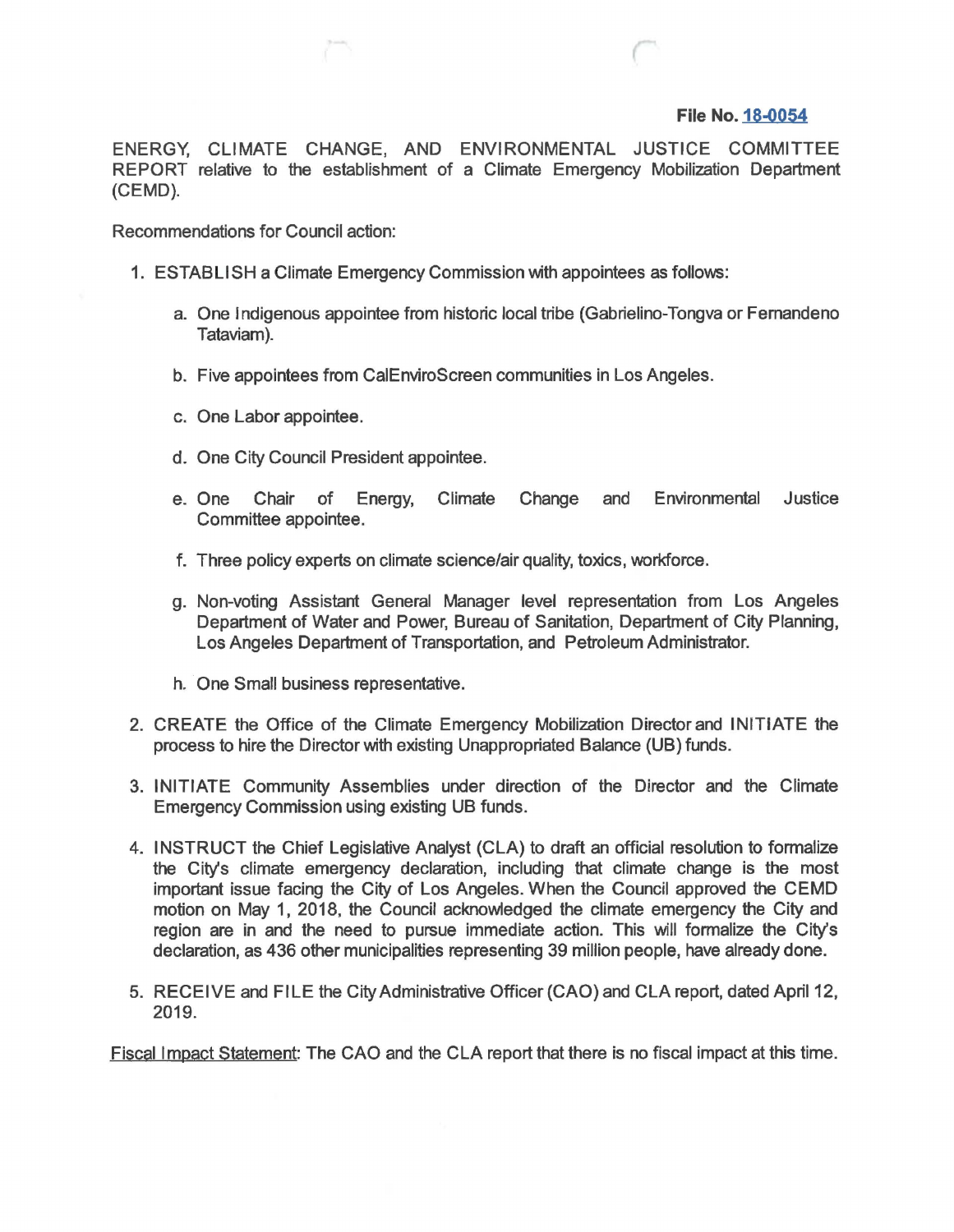## Community Impact Statement: Yes

For: Los Feliz Neighborhood Council Central Hollyvvood Neighborhood Council Encino Neighborhood Council

## **SUMMARY**

At its regular meeting held on April 16, 2019, the Energy, Climate Change, and Environmental Justice Committee considered a joint CAO and CLA report dated April 12, 2019 relative to the establishment of the CEMD.

Previously on March 19, 2019, the Committee continued the matter, but instructed the CAO and the CLA to meet with representatives from the Leap LA Coalition and CEMD advocates to gain further insight and clarity on their objectives and priorities and subsequently report to the Committee.

During the discussion of the item, the CAO and CLA staff provided an update on the meeting with the LA Leap Coalition and CEMD advocates. Staff stated that the meeting was fruitful providing City staff the opportunity to discuss City processes and structure, and possible administrative and bureaucratic hurdles that may need to be addressed.

Staff reported that after meeting with the LA Leap Coalition and other CEMD advocates, some of the concerns expressed dealt with current sustainability initiatives being implemented which seemed too broad-based and not targeted specifically to frontline communities. They added that the quality of public health in their communities was in need of attention and required some intervention at the local level. In addition, the current form for input and engagement for frontline communities needed to be improved. Staff identified next steps which were outlined in the report and added that the LA Leap Coalition submitted a response outlining next steps regarding the CEMD as well.

The Committee engaged in a robust discussion on the matter of the CEMD and agreed that more discussions would be necessary moving forward. Leading the effort on this issue, Councilmember Koretz provided additional instructions on the floor which were supported by other Committee members. Committee Chair Nury Martinez said that more conversations around this issue should be expected, but the Committee was acting on a commitment to move forward on this matter.

After providing an opportunity for public comment, the Committee received and filed the CAO and CLA reports, and adopted additional instructions to establish a CEMD Commission and relevant staffing utilizing UB funds, as detailed above. This matter is now transmitted to the Council for its consideration.

Respectfully Submitted,

ENERGY, CLIMATE CHANGE, AND ENVIRONMENTAL JUSTICE COMMITTEE

mynities